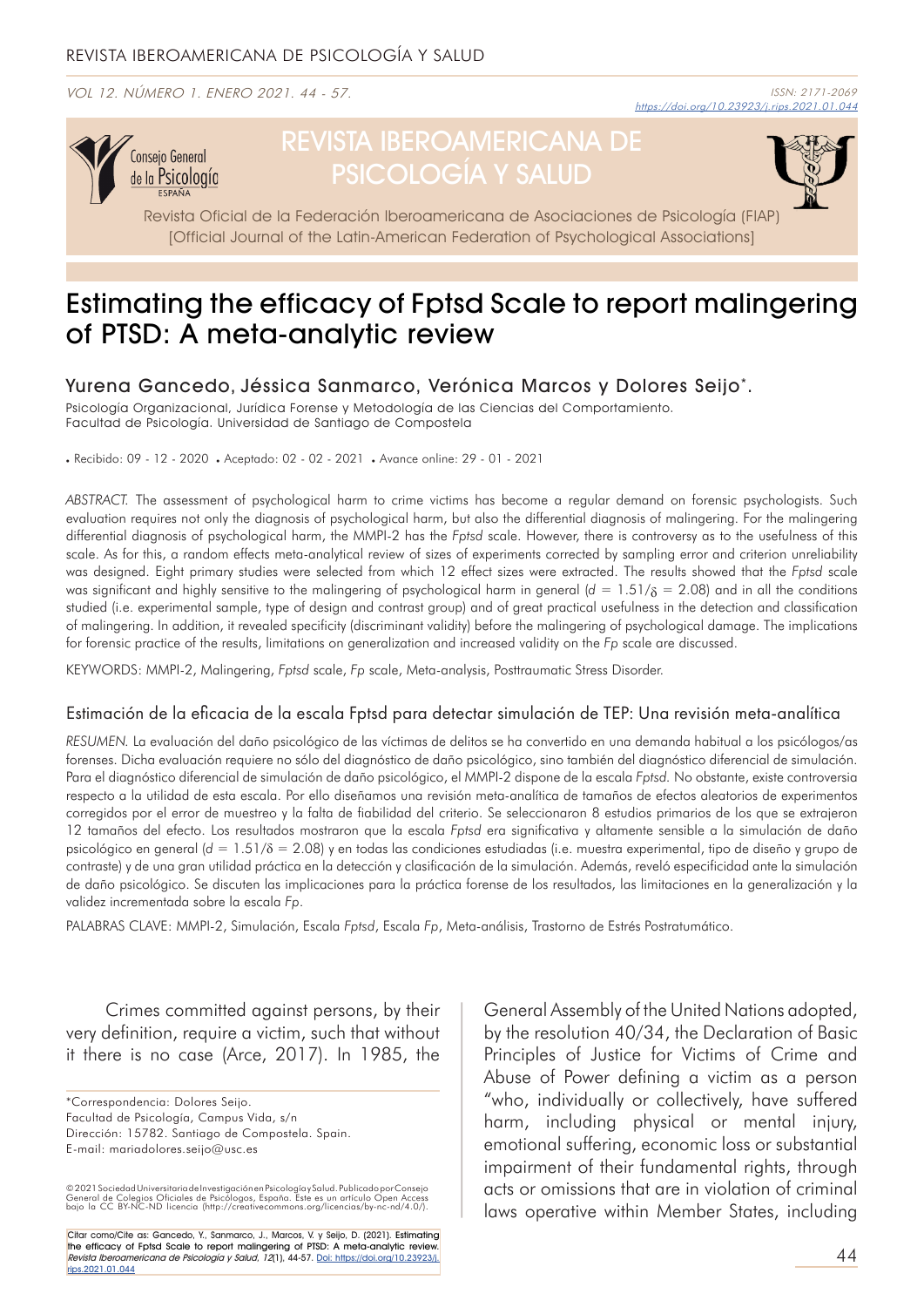those laws proscribing criminal abuse of power". Thus, a victim is defined by victimization of physical or psychological damage, economical loss and/or violation of his/her fundamental rights. Given that the burden of proof rests with the prosecution, the assessment of psychological damage becomes on special relevant, being the evidence most demanded from the courts and prosecution to forensic psychologists (Arce, 2018).

The scientific-forensic and clinical literature have determined different disorders as damage. Thus, the disorder that has been identified with the fingerprint of the victimization of a crime is post-traumatic stress disorder (PTSD; Kessler et al., 1995, 2005), both direct and indirect victimization (Gallego et al., 2019; Marcos et al., 2020); o not being a forensic print of damage to other disorders (Brown et al., 2001), nor subsyndromes (O'Donnell et al., 2006). To this disorder, Arce (2018) added Adjustment Disorder when criminal action is not included as Criterion A of PTSD (e.g., psychological violence) and the Acute Stress Disorder when criteria of PTSD are met within 1 month of the traumatic event and resolve within that l-month. On the other hand, in clinical setting other diagnoses should be given instead of, or in addition to PTSD, when criteria were met (American Psychiatric Association [APA], 2000, 2013). In any case, the clinical diagnosis of PTSD that was transferred to the Court required a malingering differential diagnosis (APA, 2000), being also a lawsuit (Arce, 2018). In fact, the clinic diagnosis cannot guarantee either that the cause (Criterion A) is the one referred by the patient, or the reality of the event. However, forensic evidence must comply with the principle of presumption of innocence (i.e., the innocent must *always* be protected from unfounded sentences, while it is sufficient that the guilty be *generally* punished; Supreme Court [Sentence of the Spanish Supreme Court] 213/2002). Therefore, forensic evidence is required to have a zero rate of false positives –that is, to determine that there is psychological harm resulting from the facts under investigation, when this is not the case (e.g., Supreme Court [Sentence of the Spanish Supreme Court] 1029/1997). Consequently, the forensic diagnosis is required in court to ensure that causal link between the act under investigation for each symptom, as well as the reality of the event (Arce, 2018). As for this, no single tool is sufficient, but it is necessary to adopt a multi-method approach that combines interview and psychometric instrumentation (Graham, 2011; Greene, 2011; Rogers, 2008).

With regard to the interview, it has been proven that the standard clinical interview (i.e., SCID) is not valid, as it facilitates the malingering of symptomatology by asking directly about the presence of symptoms, so that the interviewee only responds whether if they are present or not; and, moreover, it has not measures for the control of the malingering (Arce, 2018). For this reason, specific tools for these functions have been developed within the forensic field. Between them, the Structured Inventory of Reported Symptoms (SIRS; Rogers et al., 1992), as well as the Forensic-Clinical Interview (Arce & Fariña, 2001) stand out. However, the first one presents a problem: it does not allow to establish a causal link between the investigated facts (crime) and each symptom. Besides, it seems specific to criminal insanity evaluation, but not as much harm. As for the second, it has proven effective both in the diagnosis of psychological harm and in establishing the causal link between investigated facts and the symptoms and in controlling malingering, but it does not correctly classify all malingered protocols (Arce et al., 2002, 2006, 2009; Fariña et al., 2014; Vilariño et al., 2013).

On the other hand, the most commonly used psychometric instrument within the forensic field is the MMPI-2 and its restructured form, the MMPI-2-RF (Archer et al., 2006; Graham, 2011; Greene, 2011; Rogers et al., 2003; Sharf et al., 2017). The MMPI-2 allows an overall evaluation of the forensic task: the psychological harm assessment (PTSD), comorbid clinical disorders with PTSD and malingering differential diagnosis. However, no psychometric instrument establishes the causal link between facts and symptoms and therefore they are insufficient forensic evidence on their own (Arce, 2018). On the other hand, the MMPI-2-RF evaluates comorbid clinical disorders and malingering differential diagnosis, but not psychological damage. This better adjustment to the forensic task, the greatest persistence in time, the availability of more scales (*F, K, Fb, F-K, Fp,*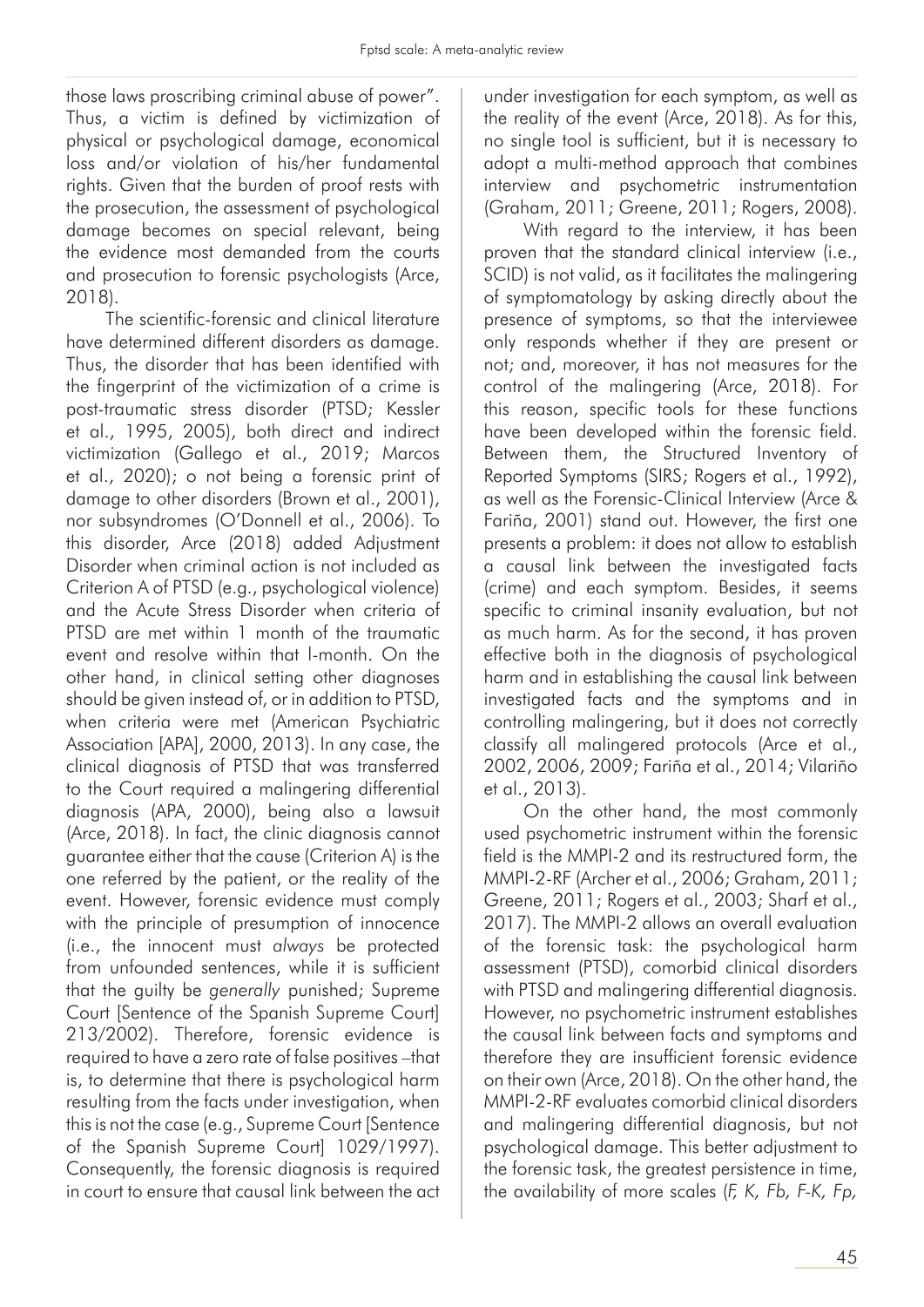*Fs, RBS, O-S, Ds, Ds-r, Obvious, Subtle, FBS, LW, Fptsd*), of scientific evidence validating a decision criterion admissible in court and malingering measurement indexes (Arce et al., 2002, 2006, 2009, 2015; Fariña et al., 2014); together with the fact that the revised MMPI-2-RF scales (*F-r, K-r, Fp-r, Fs, FBS-r, RBS*) have not been shown more sensitive to malingering (validity scales are shorter versions of their MMPI-2 namesakes; Arce, 2018; Greene, 2011), have led to the continued use of MMPI-2 than the RF version.

For the detection of psychological damage malingering (PTSD), Elhai et al. (2002) developed the *Fptsd* scale (Infrequency-Posttraumatic Stress Disorder). This scale consists of 32 items, which war veterans with this disorder score with low frequency (< 20%). This scale was highly correlated with *F* (*r* = .59) and *Fb* (*r* = .51), and especially with *Fp* (*r* = .81), sharing 65.6% of the variance. Although in the original seminal study, the *Fptsd* scale showed incremental validity over *F, Fb* and *Fp* scales (Elhai et al., 2002), subsequent studies of mean differences (not case studies as it is the target of forensic practice) found that effect sizes for the discriminatory between honest and malingering *Fptsd* responses did not exceed those of *F, Fb* and/or *Fp*; that Fptsd did not systematically increase validity over *F, Fb* or *Fp* (Efendov, 2006; Marshall & Bagby, 2006); or that it did so with very little difference (Arbisi et al., 2006). However, these studies did not consider whether the *F, Fb* or *Fp* scales were being sensitive to PTSD malingering or whether malingers had adopted it as an indiscriminate symptom endorsement malingering strategy. In these cases, *F, Fb* and *Fb* scales increase validity as they have as target the measurement of general malingering, not specific of PTSD. Thus, this systematic source of error has not been controlled, so the variance may be attributable to the method than the construct (Podsakoff et al., 2003).

In this context, a meta-analytical review to know the sensitivity of the *Fptsd* scale to malinger was performed. As for this, the following hypotheses were tested (Arce, 2018):

*1)* The *Fptsd* Scale is sensitive to malingering of psychological harm (PTSD) in any condition.

*2)* The *Fptsd* Scale is more sensitive to simulation research studies so in differential prevalence and known-groups designs.

*3)* The *Fptsd* Scale is more sensitive to malinger in mentally healthy population (students, community sample) than in population where harm is known (veterans).

*4)* The *Fptsd* Scale is more sensitive to malinger when compared to normative population than to a known-harm population (veterans or patients/litigants).

*5)* The *Fptsd* Scale is less sensitive (specificity) to the simulation detection of other disorders than PTSD (discriminant validity).

# **METHOD**

# •SEARCH FOR STUDIES

The strategy used in the literature search was to find all studies in which the effectiveness of the MMPI-2 *Fptsd* scale in detecting malingering was measured. To this end, at first, those previous meta-analytical reviews were identified that studied the validity scales, not finding that included the scale subject to this study. Subsequently, the descriptors were chosen from which to identify the studies using that scale, selecting *Fptsd scale, Fp scale, Fp-r scale, malingering, faking bad, simulation, MMPI-2, MMPI-2-Rf*. These descriptors were combined with search algorithms performing scans on the research databases the reference in psychology, Web of Science, Scopus and PsycInfo; of doctoral theses, communications and conference proceedings, and ephemeral works, Proquest; as well as the Google Scholar meta-search engine. The following selection criteria were applied to the study bank obtained: 1) to measure the effectiveness of the MMPI-2 *Fptsd* scale in the detection of malingering; and 2) to provide the effect size or the data needed to calculate it. Following the application of these criteria, 8 primary studies were selected, obtaining from these a total of 12 effect sizes (see Annex I). The study search flowchart is shown in Figure 1.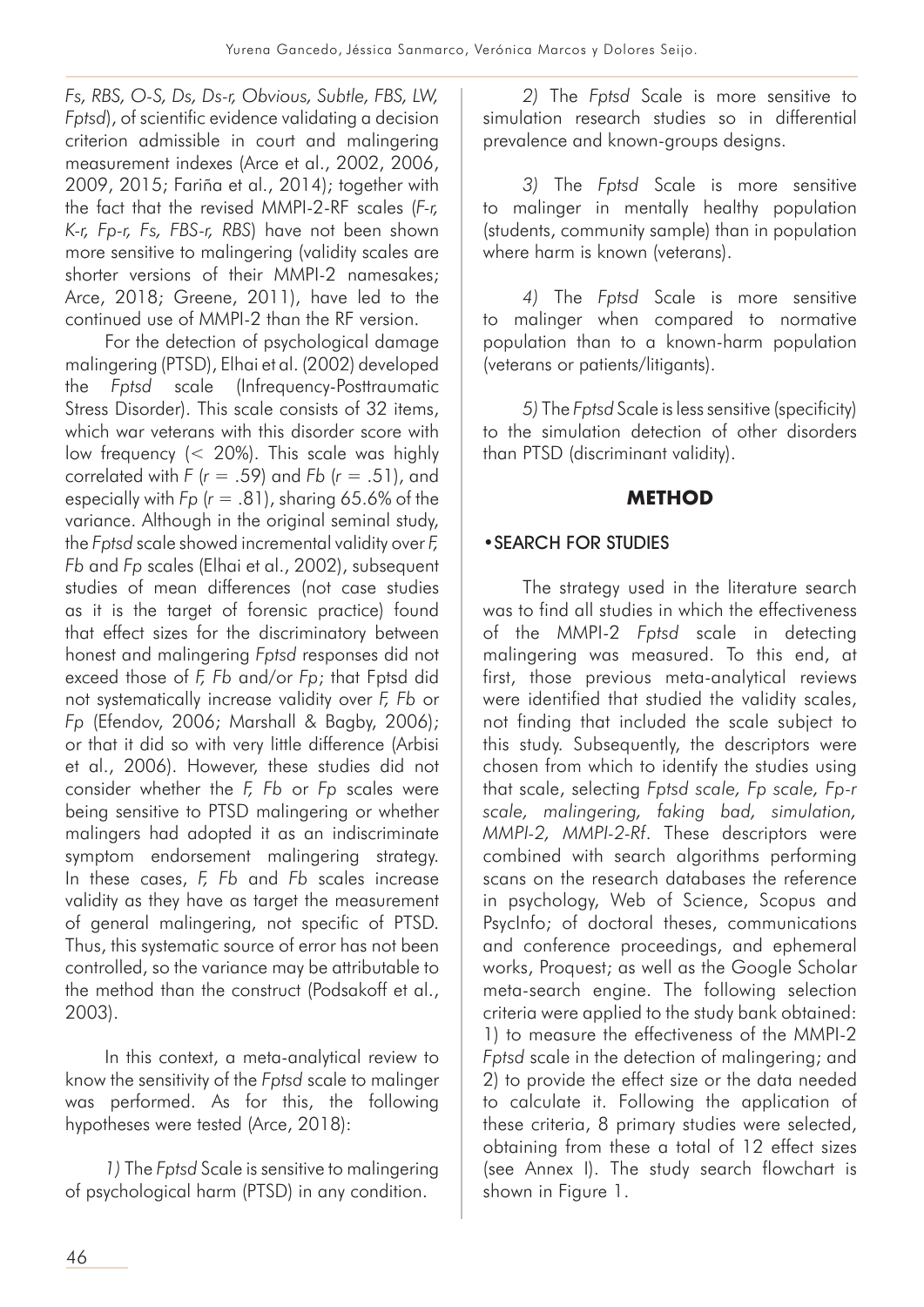

#### •CODING OF PRIMARY STUDIES

The studies were codified in: a) article reference; b) design characteristics (i.e., design type, simple type used, malingering instructions); c) characteristics of the sample (i.e., sample size, sex, age, area of origin); d) mean and standard deviation of the groups compared or, failing that, the data needed to calculate the effect size; and e) effect size. Two trained and experienced raters separately evaluated the primary studies in the referred variables. As for the study of the agreement for nominal scales, kappa coefficient is usually adopted, which corrects the random effect in concordance. Nevertheless, this index is subject to a source of error: it does not verify the exact correspondence of the codings, such that two errors (the coding of one category by the two raters in different places) are coded as one hit (Arce et al., 2000). This Kappa setting, which verifies the exact correspondence in the codings, named it true kappa  $(k)$ . The agreement observed in this study between-raters was total,  $k = 1$ . In addition, these raters were consistent in other contexts (i.e., studies) and with other raters (i.e.,

contexts; Arce et al., 2020). Thus, in contrast the concordance between- and within-raters, as well as with other raters (studies and contexts), raters are stable in time (test-retest) and between raters, that is, the same and other raters would had coded the studies equally in the analyzed variables, which indicates that the coding is consistent (reliable) and valid (evaluated the coded variables).

#### •DATA ANALYSIS

The effect size was taken directly from the primary studies when they provided it in *d* or was transformed to this when it was with another index, and, if not provided, d was calculated with Cohen's (when *N*1 = *N*2 and for the comparison with a test value), Hedges' (when *N*1 ≠ *N*2) or Glass' (when the standard deviations differ) formula with the means and standard deviations of the malingering and honest responding (control group) groups. With this information, excel spreadsheets were created so that the calculations were accurate (the correct operation was verified by comparing it with manual execution).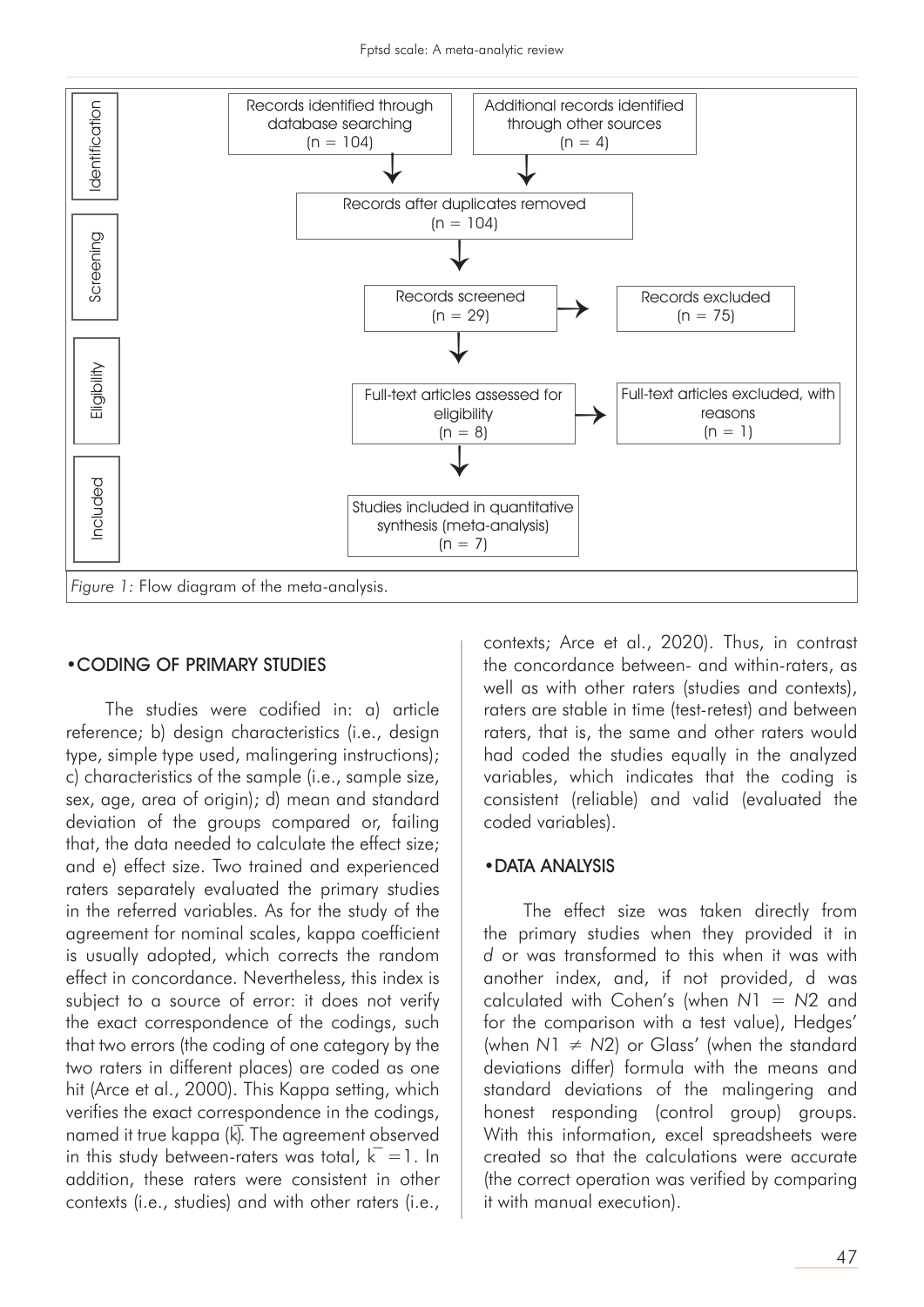Meta-analysis of random effects correcting the effect size by sampling error and the unreliability criterion were performed (Schmidt & Hunter, 2015). Succinctly, the following statistics were calculated: the effect size weighted for the sampling error (*dw*); the standard deviation of *d* (SD<sub>d</sub>); the standard deviation of *d* predicted by artifactual errors (*SD pre*); the standard deviation of *d*, after removal of variance due to artifactual errors (SD<sub>res</sub>); the mean true effect size, corrected for criterion unreliability (δ); the standard deviation of δ (SD<sub>δ</sub>); the variance accounted by artifactual errors (%Var); the 95% confidence interval for *d* (95% CI<sub>d</sub>); and the 80% credibility interval for δ (80% CI<sub>s</sub>). The magnitude of the effect size was interpreted in terms of the probability superiority of the effect size ( $PS_{FS}$ ; Monteiro et al., 2018).

Though effect sizes and their magnitude are valuable for deriving the implications for forensic practice, it was complemented with the q statistic for the comparison of the effect size between two conditions (Amado et al., 2015); and with the study of cases as the forensic task has as target *N* of 1 trial i. e., the U1 statistic (Cohen, 1988), Effect Incremental Index (EII; Redondo et al., 2019), and the probability of an inferiority score (PIS; Arias et al., 2020).

## •CRITERION RELIABILITY

The reliability of the *Fptsd* scale was taken from Elhai et al. (2002),  $\alpha = .53$ .

# **RESULTS**

## •STUDY OF OUTLIERS

No extreme [±3\*IQR], nor outliers  $[\pm 1.5^*IQR]$  values were observed. Additionally, all the primary studies were inside the Chauvenet's criterion (± 2*SD*).

## •GENERAL META-ANALYSIS OF THE EFFICACY OF THE FPSTD SCALE TO DISCRIMINATE BETWEEN MALINGERING AND HONEST RESPONDING

The results of the general meta-analysis for the *Ftpsd* Scale (see Table 1) revealed a significant (when the confidence interval has no zero, indicating the effect size was significant), positive (higher scores among malingering protocols in comparison with honest responding), generalizable (the credibility interval has no zero), and more than large ( $\delta > 1.20$ ) mean true effect size ( $\delta = 1.83$ ). This confirms hypothesis 1: the *Fptsd* scale is highly sensitive to detection of malingering of PTSD. In practical terms, the magnitude of the observed effect is greater than 90.15% of all possible effect sizes ( $PS_{FS} = .9015$ ), with the exact capacity of discrimination between honest and malingering responding populations being  $78.03\%$  (U1 = .7803), the probability that the malingering responding population will get a score lower (error) than the population mean of honest responding is  $3.36\%$  (PIS = .0336), and the increase in effect size due to the correct classification of the malingering is of 95.69% (EII = .9569). In addition, the *Fptsd* scale has been shown to be significantly sensitive to malinger under all conditions studied (see Table 1), thus confirming the first hypothesis. Nevertheless, the percentage of variance explained by the artifactual errors is lower than 75% (75% rule: if artifactual variance explains less than 75%, moderators mediated the results i.e., heterogeneous data; Hunter et al., 1982), advertising of heterogeneity in primary studies. Thus, the results are mediated by moderators. As moderators that could be extracted from primary studies we identified the type of experimental design, the control group and the type of population instructed to malinger.

## •TYPE OF STUDY DESIGN

The results of the meta-analysis for the *Fptsd* Scale for studies that use a simulation research design (see Table 1) displayed a significant, positive, generalizable, and more than large mean true effect size ( $\delta = 2.08$ ). In practical terms, the magnitude of the effect size was greater than 92.92% of all possibilities ( $PS_{ES} = .9292$ ), with the exact capacity for discrimination between honest and malingering responding populations being 82.47% (U1 = .8247), the probability that the population of malingering responding get a score lower (error) to the population mean of honest responding is  $1.87\%$  (PIS = .0187) and the increase in the effect size due to the correct classification of malingering is of  $97.73\%$  (EII = .9773).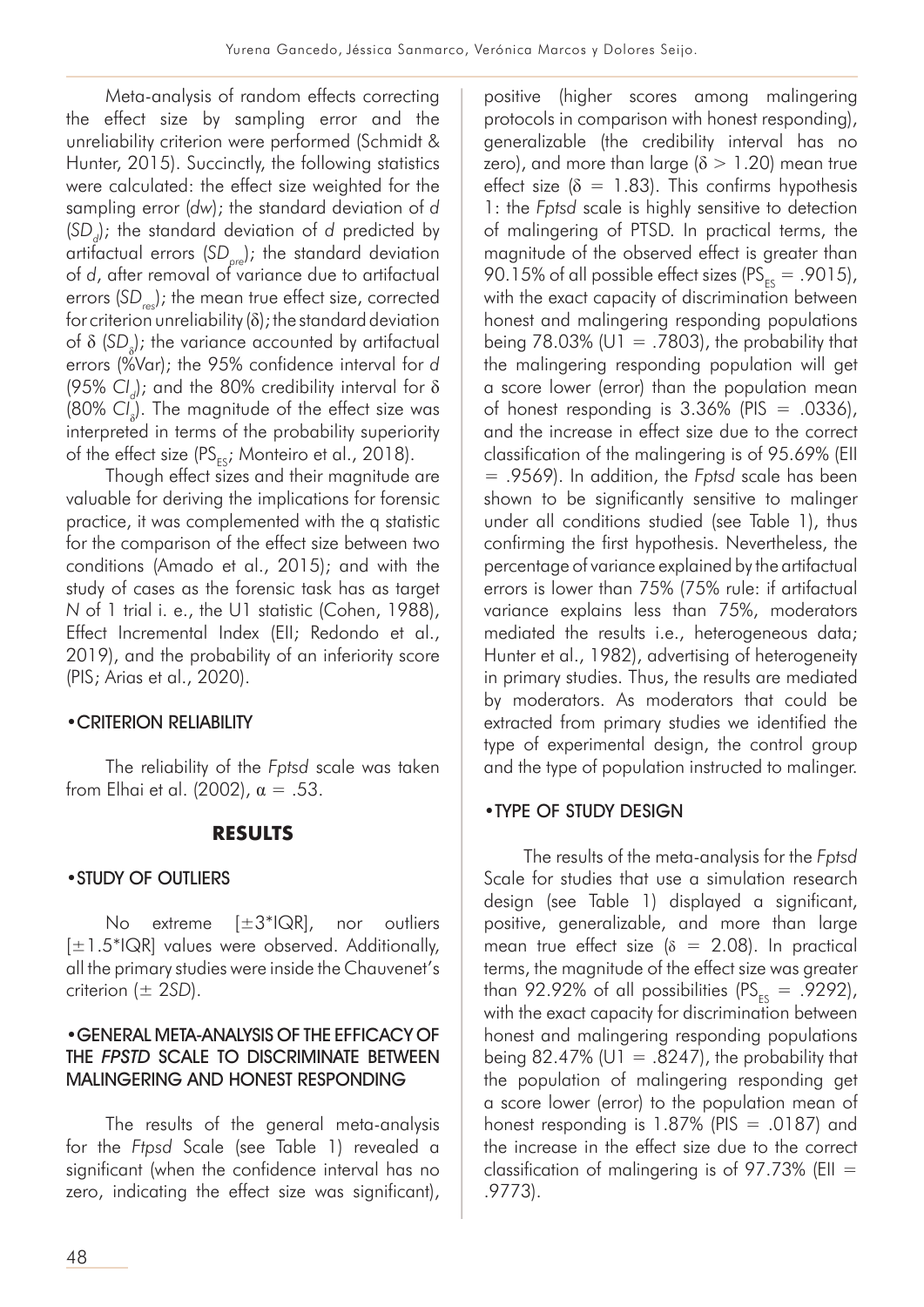| Table 1<br>Meta-Analyses for the Fptsd Scale                                                                                                                                                                                                                                                                                                                                                                                                                                                                                                                                                                                     |      |       |           |                   |            |          |                 |       |                       |                                          |  |  |  |
|----------------------------------------------------------------------------------------------------------------------------------------------------------------------------------------------------------------------------------------------------------------------------------------------------------------------------------------------------------------------------------------------------------------------------------------------------------------------------------------------------------------------------------------------------------------------------------------------------------------------------------|------|-------|-----------|-------------------|------------|----------|-----------------|-------|-----------------------|------------------------------------------|--|--|--|
| К                                                                                                                                                                                                                                                                                                                                                                                                                                                                                                                                                                                                                                | N    | $d_w$ | $SD_{cl}$ | SD <sub>pre</sub> | $SD_{res}$ | $\delta$ | SD <sub>8</sub> | %Var  | $5\%$ Cl <sub>d</sub> | $80\%$ Cl <sub><math>\delta</math></sub> |  |  |  |
| <b>TOTAL</b>                                                                                                                                                                                                                                                                                                                                                                                                                                                                                                                                                                                                                     |      |       |           |                   |            |          |                 |       |                       |                                          |  |  |  |
| 10                                                                                                                                                                                                                                                                                                                                                                                                                                                                                                                                                                                                                               | 2314 | 1.33  | 0.5291    | 0.1457            | 0.5087     | 1.83     | 0.6987          | 7.58  | 1.24, 1.42            | 0.94, 2.72                               |  |  |  |
| SIMULATION RESEARCH DESIGN                                                                                                                                                                                                                                                                                                                                                                                                                                                                                                                                                                                                       |      |       |           |                   |            |          |                 |       |                       |                                          |  |  |  |
| 9                                                                                                                                                                                                                                                                                                                                                                                                                                                                                                                                                                                                                                | 1937 | 1.51  | 0.3575    | 0.1551            | 0.3221     | 2.08     | 0.4424          | 18.81 | 1.31, 1.51            | 1.51, 2.65                               |  |  |  |
| MALINGERING SAMPLE: VETERANS (Oversimulation)                                                                                                                                                                                                                                                                                                                                                                                                                                                                                                                                                                                    |      |       |           |                   |            |          |                 |       |                       |                                          |  |  |  |
| 2                                                                                                                                                                                                                                                                                                                                                                                                                                                                                                                                                                                                                                | 325  | 1.29  | 0.8054    | 0.1731            | 0.7866     | 1.77     | 1.0805          | 4.62  | 1.05, 1.53            | 0.39, 3.15                               |  |  |  |
| MALINGERING SAMPLE: COMMUNITY SAMPLE/STUDENTS (Healthy people)                                                                                                                                                                                                                                                                                                                                                                                                                                                                                                                                                                   |      |       |           |                   |            |          |                 |       |                       |                                          |  |  |  |
| 6                                                                                                                                                                                                                                                                                                                                                                                                                                                                                                                                                                                                                                | 207  | 3.20  | 0.7826    | 0.5193            | 0.5854     | 4.40     | 0.8041          | 44.04 | 2.79, 3.61            | 3.37, 5.43                               |  |  |  |
| <b>COMPARISON WITH VETERANS</b>                                                                                                                                                                                                                                                                                                                                                                                                                                                                                                                                                                                                  |      |       |           |                   |            |          |                 |       |                       |                                          |  |  |  |
| 3                                                                                                                                                                                                                                                                                                                                                                                                                                                                                                                                                                                                                                | 1468 | 1.33  | 0.5532    | 0.1000            | 0.5441     | 1.83     | 0.7473          | 3.27  | 1.22, 1.44            | 0.87, 2.79                               |  |  |  |
| <b>COMPARISON WITH LITIGANTS/PATIENTS</b>                                                                                                                                                                                                                                                                                                                                                                                                                                                                                                                                                                                        |      |       |           |                   |            |          |                 |       |                       |                                          |  |  |  |
| 5                                                                                                                                                                                                                                                                                                                                                                                                                                                                                                                                                                                                                                | 672  | 1.34  | 0.4533    | 0.1914            | 0.4109     | 1.85     | 0.5645          | 17.83 | 1.17, 1.51            | 1.12, 2.58                               |  |  |  |
| <b>COMPARISON WITH THE NORMATIVE SAMPLE</b>                                                                                                                                                                                                                                                                                                                                                                                                                                                                                                                                                                                      |      |       |           |                   |            |          |                 |       |                       |                                          |  |  |  |
| 8                                                                                                                                                                                                                                                                                                                                                                                                                                                                                                                                                                                                                                | 532  | 2.03  | 1.2288    | 0.3044            | 1.1905     | 2.79     | 1.6353          | 6.14  | 1.82, 2.24            | 0.70, 4.89                               |  |  |  |
| Note. k = number of effect sizes; N = total sample size; $d_w$ = sample size weighted mean effect size; SD <sub>d</sub> = standard<br>deviation of d; SD <sub>pre</sub> = standard deviation predicted for sampling error alone; SD <sub>res</sub> = standard deviation of d after<br>removing sampling error variance; $\delta$ = mean true effect size; SD <sub><math>\delta</math></sub> = the standard deviation of $\delta$ ; %Var = percent<br>of observed variance accounted by artifactual errors; 95% Cl <sub>a</sub> = 95% confidence interval for d; 80% Cl <sub>s</sub> = 80%<br>credibility interval for $\delta$ . |      |       |           |                   |            |          |                 |       |                       |                                          |  |  |  |

With respect to the designs of known groups  $(k = 0)$  and differential prevalence  $(k = 1)$ , meta-analyses could not be performed due to the scarcity of studies with both types of designs. However, with differential prevalence designs it was found a study with a positive and significant effect size, *d* = 1.01[0.79, 1.22], which corrected by criterion unreliability resulted in  $\delta = 1.39[1.16]$ , 1.62], being the effect size significantly lower than that obtained with simulation designs  $(d = 1.51)$ ,  $q_s = 0.261$ ,  $p < .01$ . Consequently, hypothesis 2 is confirmed in relation to the increased sensitivity to malinger of the *Fptsd* scale in simulation designs than in differential prevalence designs,

as long as it could not be compared in known group designs.

#### •MALINGERING POPULATION TYPE

The results of the meta-analysis for veterans as malingerers (oversimulation i.e., exaggeration of genuine harm) showed (see Table 1) a significant, positive, generalizable, and more than large mean true effect size ( $\delta$  = 1.29). In practical terms, the magnitude of the observed effect is greater than 81.86% of all possible effect sizes ( $PS_{ES}$  = .8186), with the exact capacity for discrimination between honest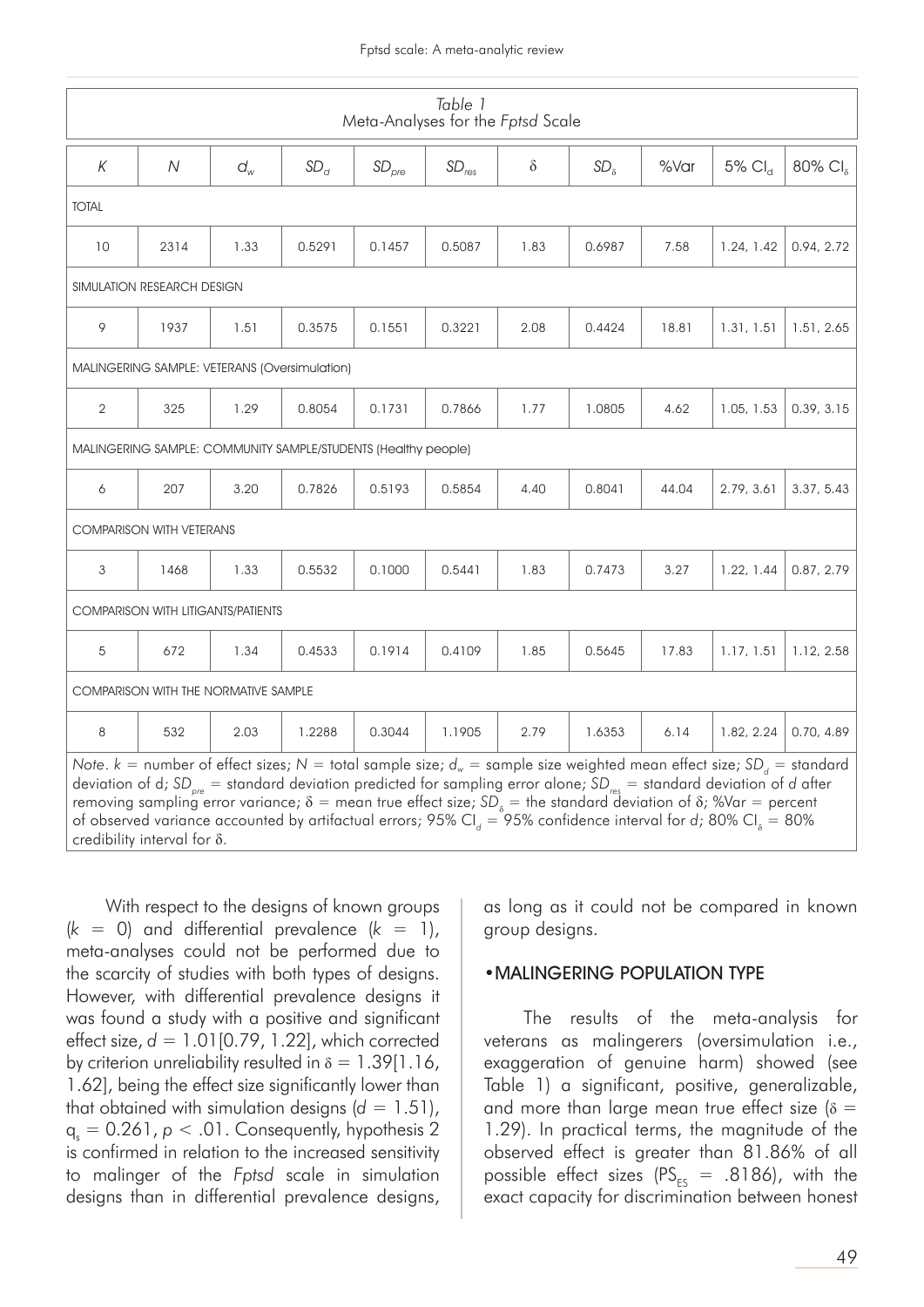and malingering responding populations being 64.96% (U1 = .6496), the probability that the malingering responding population will get a lower score (error) than the population mean of honest responding is  $9.85\%$  (PIS = .0985), and the increase in effect size due to the correct classification of malingering is of 84.83% (EII  $=$ .8483).

The results of the meta-analysis for samples from community and students (healthy samples) instructed to malinger (see Table 1) revealed a significant, positive, generalizable, and more than large mean true effect size (δ  $= 4.40$ ). In practical terms, the magnitude of the observed effect is greater than 100% of all possible effect sizes ( $PS_{FS} = 1.00$ ), with the exact ability of discrimination between honest and malingering responding populations being 98.59% (U1 = .9859), the probability that the malingering responding population will get a lower score (error) than the average of the population of honest responding is < .000005  $(PIS = .000005)$  and the increase in the size of the effect due to the correct classification of the malingering is of 99.99% (EII = .9999).

The sensitivity of the *Fptsd* scale is significantly higher in healthy samples (students, community sample;  $\delta = 4.40$ ) than in known harm samples (veterans, oversimulation;  $\delta$  = 1.29),  $q_s = 0.922$ ,  $p < .001$ , supporting the third hypothesis.

# •CONTROL GROUP

The results of the meta-analysis for studies that use veterans as comparison group (see Table 1) showed a significant, positive, generalizable, and more than large mean true effect size (δ = 1.83). In practical terms, the magnitude of the observed effect is greater than 90.15% of all possible effect sizes ( $PS_{FS} = .9015$ ), with the exact ability for discrimination between honest and malingering responding populations being 78.03% (U1 = .7803), the probability that the malingering responding population will get a lower score (error) than the population mean of honest responding is  $3.36\%$  (PIS = .0336), and the increase in effect size due to the correct classification of malingering is of 95.69% (EII  $= .9569$ ).

The results of the meta-analysis for studies that use litigants/patients as comparison group (see Table 1) exhibited a significant, positive, generalizable, and more than large mean true effect size ( $\delta = 1.85$ ). In practical terms, the magnitude of the observed effect is greater than 90.49% of all possible effect sizes ( $PS_{ES} = .9049$ ), with the exact ability for discrimination between honest and malingering responding populations being 78.42% ( $U1 = .7842$ ), the probability that the malingering responding population will get a lower score (error) than the population mean of honest responding of  $3.22\%$  (PIS = .0322), and the increase in effect size due to the correct classification of malingering is of 95.89% (EII  $=$ .9589).

Finally, the results of the meta-analysis for studies that use the normative sample as comparison group (see Table 1) revealed a significant, positive, generalizable, and more than large mean true effect size ( $\delta = 2.79$ ). In practical terms, the magnitude of the observed effect is greater than 97.56% of all possible effect sizes ( $PS_{ES}$  = .9756), with the exact ability for discrimination between honest and malingering responding populations being 91.13% (U1 = .9113), the probability that the malingering responding population will get a lower score(error) than the population mean of honest responding of  $0.26\%$  (PIS = .0026), and the increase in effect size due to the correct classification of malingering is of  $99.71\%$  (EII = .9971).

The comparison of the observed effects about the sensitivity to malingering of the *Fptsd* scale taking the normative sample as contrastive group was significantly higher than when a sample of veterans,  $q_s = 0.315$ ,  $p < .01$ , or a sample of patients/litigants,  $q_s = 0.308$ ,  $p <$ .05, were the contrastive group, confirming the fourth hypothesis.

# •STUDY OF THE SPECIFICITY

The *Fptsd* scale has been shown to be totally insensitive to the malingering of depression, *d*  $= -0.22$ [ $\delta = 0.30$ ] (Lange et al., 2010), and, although with a positive, significant and medium effect size  $(d = 0.51\text{ [8} = 0.70]$ ; Whitney et al., 2008), an effect size larger than 64.06%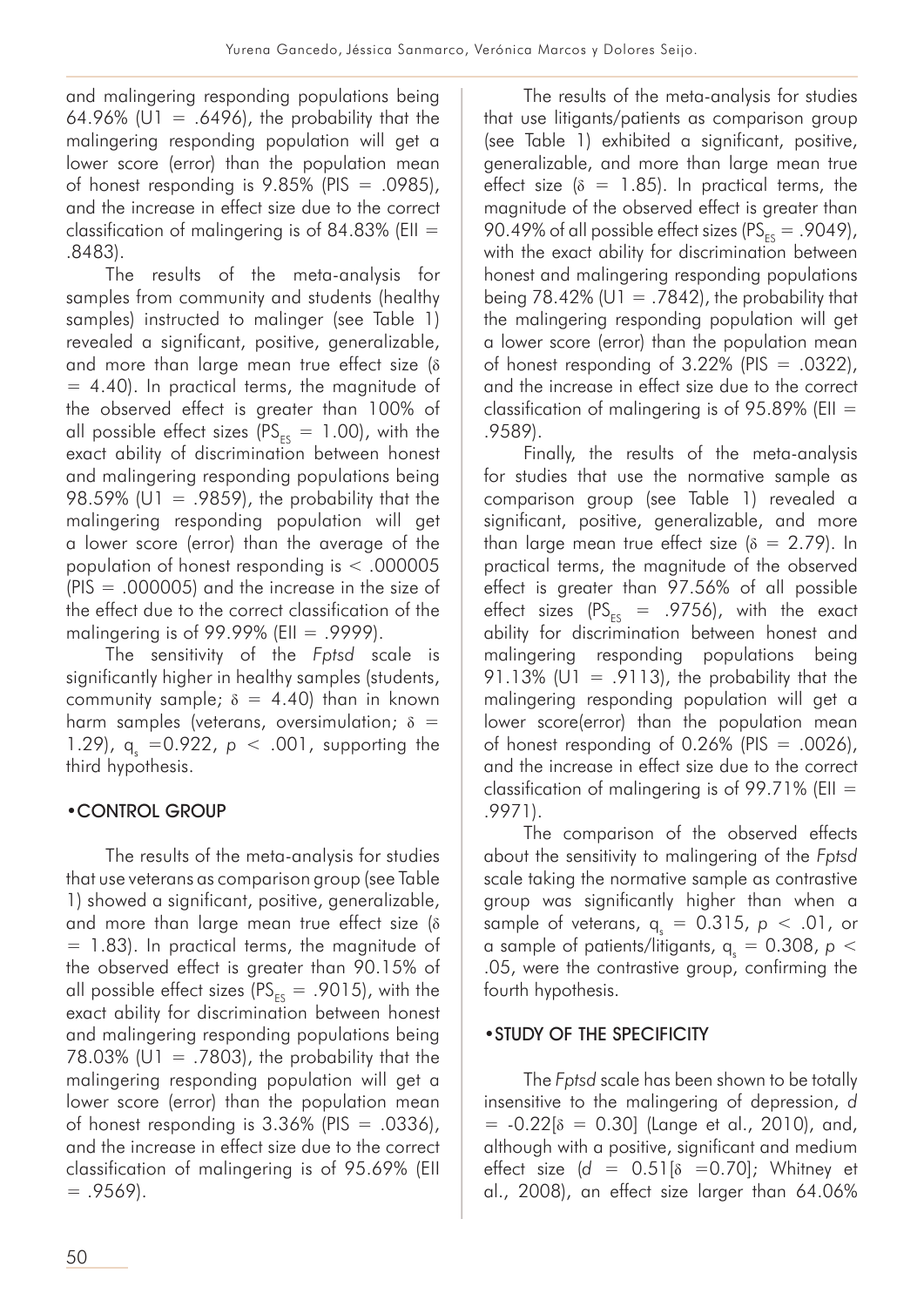of all possible effect sizes ( $PS_{FS} = .6406$ ), is significantly less sensitive,  $q_s = 0.362$ ,  $p <$ .01, in malingering detection of neurocognitive dysfunctions than in PTSD malingering (*d* = 1.31). Thus, the results ratify the fifth hypothesis giving support to a discriminant validity to the *Fptsd* scale of PTSD from other disorders.

### **DISCUSSION**

The results of meta-analytic studies of the Fptsd scale confirm sensitivity to malingering of psychological harm in any condition: samples of veterans, students or patients; simulation and differential prevalence designs; and contrast with normative population or population with known-PTSD (veterans or patients/litigants). In this way, it correctly detects classifies malingering (whole simulation) and oversimulation (exaggeration of genuine harm). The magnitude of sensitivity is extraordinarily high in any condition: the overall effect is larger than 90% of all possible and in oversimulation greater than 80%. In addition, it is sensitive to the specificity of PTSD malingering (discriminant validity).

However, these results are subject to limitations in their generalization. First, the effects are due almost exclusively (9 out of 10 sizes) to simulation designs, which have a high internal validity, but with weak external validity (Rogers, 2018). It has been found that simulation designs in this research setting to produce significantly different results than field studies (i.e., known and differential prevalence groups) and that participants follow different response strategies in simulation studies than in field studies (Fariña et al., 1994). In this particular case, malingering participants in simulation studies would follow a strategy of success maximization (i.e., harm regardless of the consequences of being detected as a malingerer), while malingering participants in field study conditions would adopt the strategy of combining harm malingering with detection minimization (Fariña et al., 1994). Consequently, the sensitivity of the scale in simulation designs is very oversized (ceiling effect; thus, the observed effect sizes are so high that they are impossible), meanwhile with genuine malingerers would decrease very significantly.

In fact, while studies with strong external validity (i.e., known group comparisons) were not developed, in the only study (Tolin et al., 2010) with differential prevalence design (moderate external validity) the effect size drops to  $d = 0.39$ , supporting this prediction. As the power of the study (1-β) is high, .94, and counterbalancing type I and II errors  $(\alpha/\beta \approx 1)$ , certain stability of this result is expected. Paradoxically, Rogers (2018) concludes that such designs should not be employed, despite its empirical usefulness (i.e., in groups where malingering is suspected, the scale detects it even though not the entire population simulates). Therefore, the observed effect is lessened (floor effect) compared to the true one. This result gives it a double sensitivity to the scale. On the one hand, it detects malingering and, on the other hand, it discriminates against non-malingering in contexts of suspected malingering. In turn, and in line with expectations, the observed effect is 3.87 times smaller, *OR* = 3.87, and significantly lower,  $q_s = 0.503$ ,  $p < .05$ , than that registered in studies with simulation design. Only the differential prevalence design allows testing this double sensitivity, i.e., the ability to discriminate. If not significant effect of the scale was found with differential prevalence designs and significantly less than studies with simulation design, the scale would be invalid. Only with this type of designs there is the statistical certainty (the registered prevalence is significantly higher than in the population where malingering is not suspected) of the classification of genuine malingerers. Therefore, the differential prevalence contrast is more valid when the population of genuine cases is contrasted (in this case, PTSD). However, in the differential prevalence groups of malingering there are also genuine cases classified as malingerers (error). Second, only with known-PSTD groups designs can be quantified the rate of false positives, that is, genuine cases of PTSD classified by the scale as malingerers. In fact, the family of MMPI-2 *F* scales, including the *Fptsd* scale, were created on the basis of selecting items infrequently endorsed by the normative sample or clinical cases (in *Fptsd* scale, PTSD combat veteran sample). But genuine cases also endorse these items. For example, the rate of inaccurate (*Fp* > 3) of MMPI-2 profiles (two highest elevated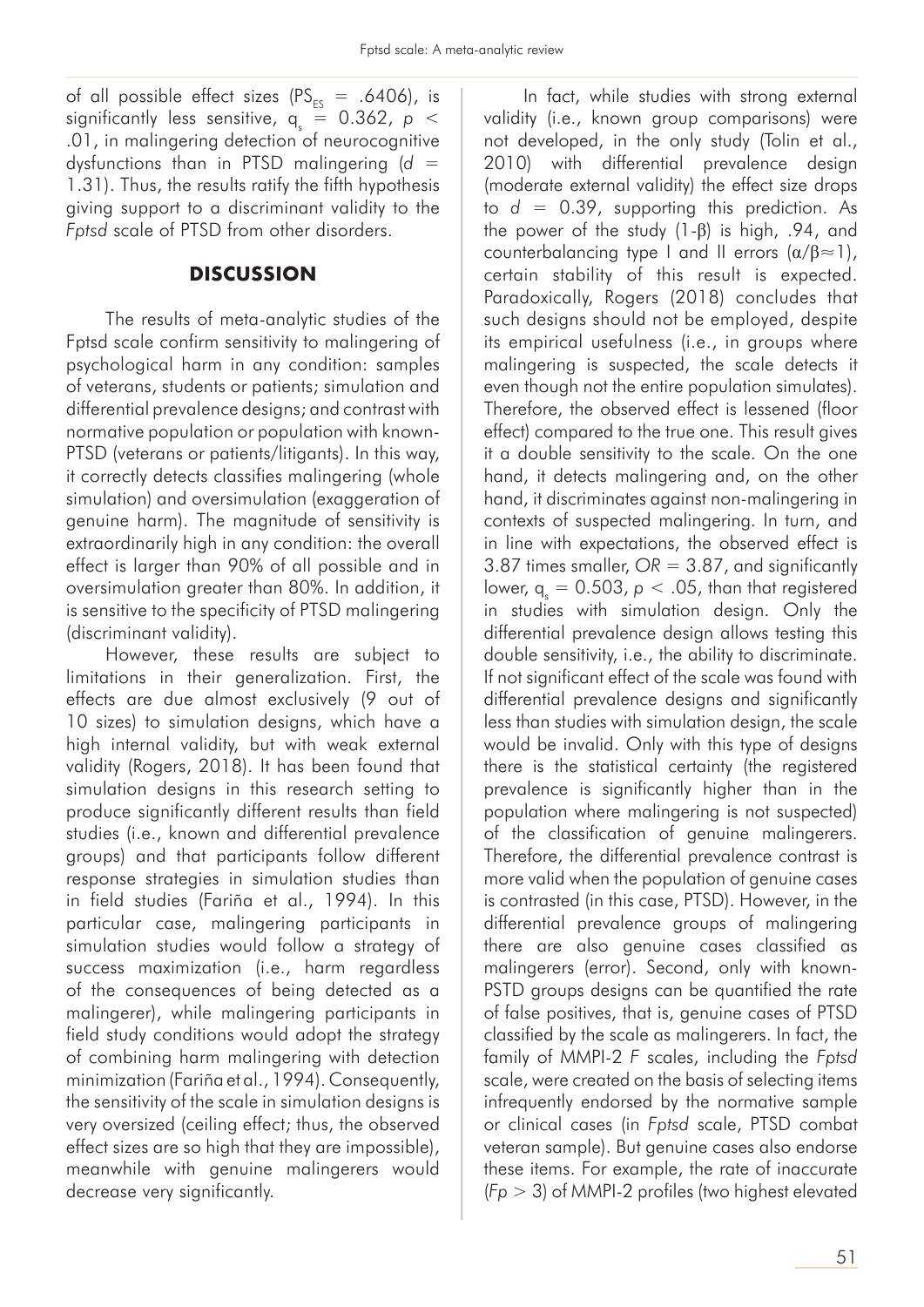clinical scales at a T score of 65 or higher) ranges from 15.61% (1-9/9-1) to 64.25 (6-8/8- 6) (Greene, 2011). PTSD comorbidity or multicomorbidity ranges from 80 to 98.8% (APA, 2013; Brady et al., 2000; Kessler et al., 1995), being strongly related to severity (Kessler et al., 2005; Vilariño et al., 2018). Thus, the expected probability of genuine PTSD cases classified by the scale as malingerers is high and should be known to correct this source of error. Therefore, the exact sensitivity cannot be estimated with a single type of design, but all three are required, since the discrimination index between true positives (malingerers classified as such) and false positives (genuine patients classified as malingerers) requires all three results (Monteiro et al., 2018). Third, the results of the metaanalysis in certain conditions may be subject to a degree of variability given that *Ns* < 400 or *k*   $\leq$  3 is no quarantee of the stability of sampling estimates (Schmidt & Hunter, 2015). Thus, more studies are needed to guarantee the stability of sampling estimates. Fourth, it has been taken as a reference for the creation of the scale, veteran patients diagnosed with PTSD, when the judicial demand for malingering differential diagnosis for this population is negligible (in clinical setting malingering is not diagnosed, is suspected; the structured clinical interview [SCID] has not a measure of malingering; and the clinical criteria of suspicion of malingering are ineffective; APA, 2000, 2013; Arce, 2018; Rogers, 2008; Rogers & Vitacco, 2002), while the main judicial claim is as evidence of harm to support victimization in criminal cases (Arce et al., 2009; United Nations, 1985) or damage in civil cases (e.g., compensations for motor vehicle accidents) (Arce et al., 2006; Blanchard & Hickling, 2004). That is why the validity of the scale must be verified in samples of crime and accident victims. Fifth, the samples of participants in simulation conditions are almost exclusively male (only 13% were women, mainly students, and with only male studies), as were those of veterans who served to create the scale. However, in the judicial context, women are evaluated more than men as they are more likely to be victimized and gender differences have been found in PTSD (Lehavot et al., 2018; Street & Dardis, 2018). Therefore, studies with a female population are needed

because there are expected to be differences between men and women in the development of PTSD and in the malingering differential diagnosis (APA, 2000, 2013). Given that a high correlation between the *Fptsd* scale and the *Fp* scale and, by extension, its revised *Fp-r* version, has been observed and that it has been hypothesized that the first one does not increase validity compared to the second ones, the effect sizes of the metaanalytical reviews of the MMPI-2 and MMPI-2- RF in PTSD malingering with those obtained in the present study were compared. For the *Fp* scale Rogers et al. (2003) reported an effect size for the comparison between PTSD malingerers and patients with PTSD, *d* = 1.22[0.73, 1.15]), equal,  $q_s = 0.050$ , *ns*, to that obtained with the *Fptsd* scale (*d* = 1. 34 [1.17, 1.51]); while Sharf et al. (2017) for the *Fp-r* scale of an effect size,  $d = 0.94$  [0.66, 1.21]), significantly lower,  $q_s =$  $0.174$ ,  $p < .05$ , than that found in this study. However, the results of the meta-analyses by Rogers et al. are miscalculated. Thus, for the *Fp* scale the reported effect size is 1.22 (*N* = 392), but there are not only two studies with contrast of malingers of PTSD with genuine patients with PTSD  $(N = 352)$ . For these two, the arithmetic mean of the effect sizes would be 1.215, which is what they calculated, while the corrected metaanalysis for sampling error would be 1.172 (random effects) and for inverse variance method (fixed effects) 1.169. Likewise, there is no effect size on the Fp-r scale in the primary studies lower than 0.94, so the result of the meta-analysis by Sharf et al. (2017) cannot be *d* = 0.94.

In any case, this controversy is of no interest because, simply as a statistical issue, the *Fptsd*  scale increases validity over *Fp* and *Fp-r*. The scale construction mode is the same: infrequently endorsed items (< 20%) by genuine patients. The *Fp* and *Fptsd* scales share 20 items to which *Fptsd* adds 12 items from PTSD populations, that is, it adds more measure (validity), while *Fp* (27 items) adds 4 items of defensive measure (noise), which relates to genuine cases, but not to malinger (Fariña et al., 2014; Garrido-Macías et al., 2020), and 3 of populations with other disorders (not among those selected with PTSD patients), and *Fp-r* (21 items endorsed infrequently by psychiatric inpatients of any disorder, eliminates items related to defensiveness) with 17items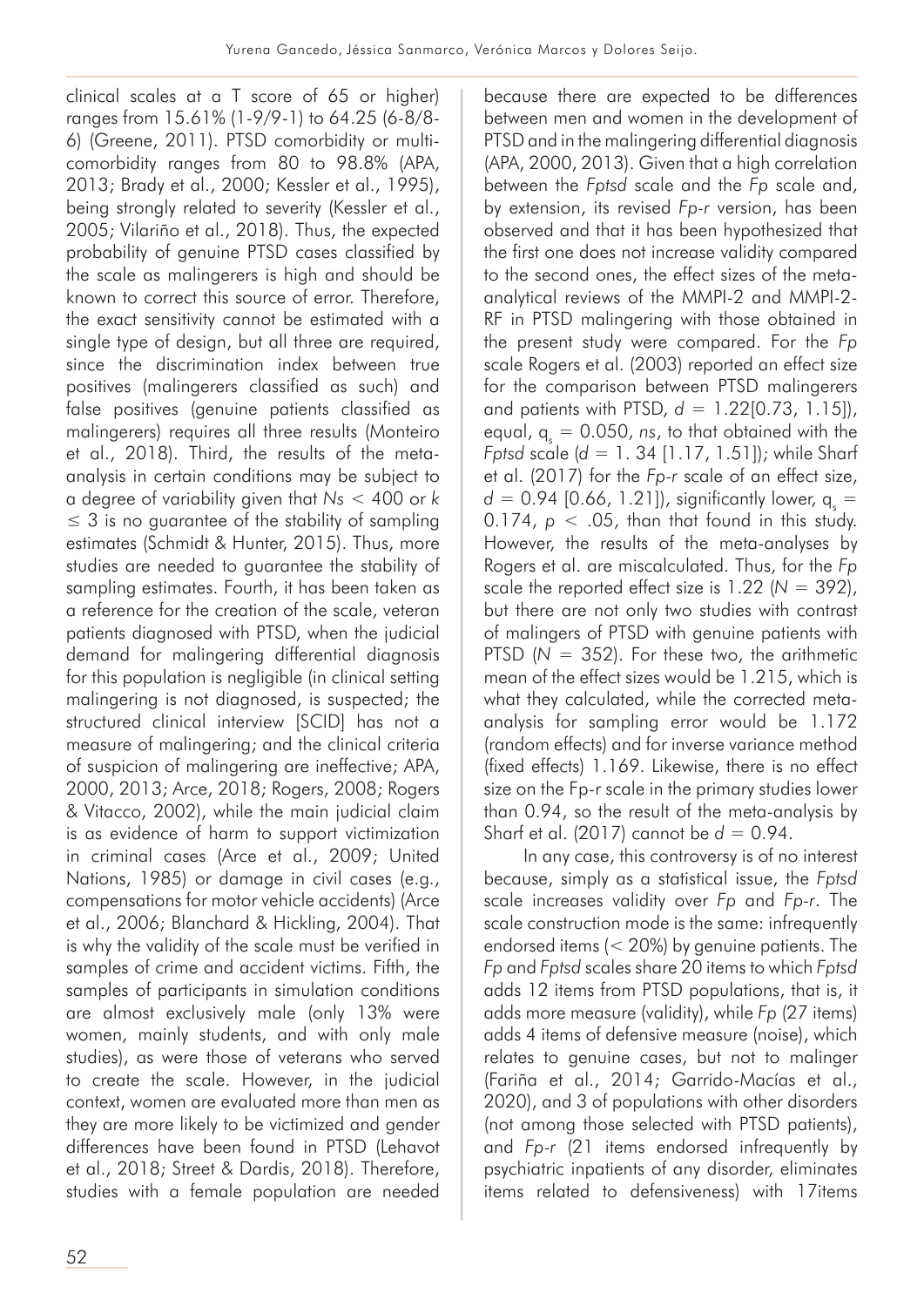shared with *Fp* i.e., *Fp-r* is a short version of *Fp*. In view of this, it is worth asking: can a measure with fewer items be more valid since this implies less validity because with each item a part of the measure is lost? Is a measure adjusted to the measurement object (genuine patients of PTSD) more valid than a generalist measure (genuine patients of any disorder)? In any case, this controversy is irrelevant to forensic practice because the differential diagnosis of malingering requires the combination of multiple criteria (Arce, 2018). So that because the principle of presumption of innocence that carries the burden of proof requires the probability of a false positive (classification of malingered PTSD as genuine) be 0. Thus, all the classification criteria of malingering must be combined resulting in a decision rule that makes the false positive rate was zero (e.g., Arce et al., 2015; Fariña et al., 2014).

### • Conflict of interest.

The authors declare no conflict of interest.

### $\bullet$  Funding.

Funding: This research has been sponsored by a grant of the Spanish Ministry of Economy, Industry and Competitiveness (PSI2017-87278-R), and by a grant of Xunta de Galicia (GPC), in the context of the project "Revisión meta-analítica de los instrumentos forenses de evaluación del daño psicológico [Meta-analytic review of forensic psychometric instrument used to evaluate psychological damage]".

## **REFERENCES**

*References marked with an asterisk indicate studies included in the meta-analysis.*

- Amado, B. G., Arce, R., & Herraiz, A. (2015). Psychological injury in victims of child sexual abuse: A meta-analytic review. *Psychosocial Intervention, 24,* 49-62. http://dx.doi. org/10.1016/j.psi.2015.03.002
- American Psychiatric Association (2000). *Diagnostic and statistical manual of mental disorders* (4th ed. text. rev.) Washington, DC: American Psychiatric Association.
- American Psychiatric Association (2013). *Diagnostic and statistical manual of mental disorders* (5th ed.). Washington, DC: American Psychiatric Association.
- \*Arbisi, P. A., Ben-Porath, Y. S., & McNulty, J. (2006). The ability of the MMPI-2 to detect feigned PTSD within the context of compensation seeking. *Psychological Services, 3*(4), 249-261. https:// doi.org/10.1037/1541-1559.3.4.249
- Arce, R. (2017). Análisis de contenido de las declaraciones de testigos: Evaluación de la validez científica y judicial de la hipótesis y la prueba forense [Content analysis of the witness statements: Evaluation of the scientific and judicial validity of the hypothesis and the forensic proof]. *Acción Psicológica, 14*(2), 171-190. https://doi.org/10.5944/ap.14.2.21347
- Arce, R. (2018). Evaluación del daño psicológico: Psicometría, entrevista y técnica forense [Assessment of psychological harm: Psychometry, interview and forensic technique]. In E. Carbonell, D. Pineda & M. Novo (Eds.), *Psicología jurídica: Ciencia y profesión* (pp. 235-244). Santiago de Compostela, Spain: Sociedad Española de Psicología Jurídica y Forense.
- Arce, R., Arias, E., Novo, M., & Fariña, F. (2020). Are interventions with batterers effective? A meta-analytical review. *Psychosocial Intervention, 29*(3), 153-164. https://doi. org/10.5093/pi2020a11
- Arce, R., & Fariña, F. (2001). *Construcción y validación de un procedimiento basado en una tarea de conocimiento para la medida de la huella psíquica en víctimas de delitos: La entrevista clínico-forense* [Construction and validation of an interview based-knowledge task for the measure of the psychological harm in victims of crimes: The forensic-clinical interview]. Santiago de Compostela, Spain: Universidad de Santiago de Compostela.
- Arce, R., Fariña, F., Carballal, A., & Novo, M. (2006). Evaluación del daño moral en accidentes de tráfico: Desarrollo y validación de un protocolo para la detección de la simulación [Evaluating psychological injury in motor vehicle accidents (MVA): Development and validation of a protocol for detecting simulation]. *Psicothema, 18*(2), 278-283. Retrieved from http://www.psicothema.com/ psicothema.asp?id=3210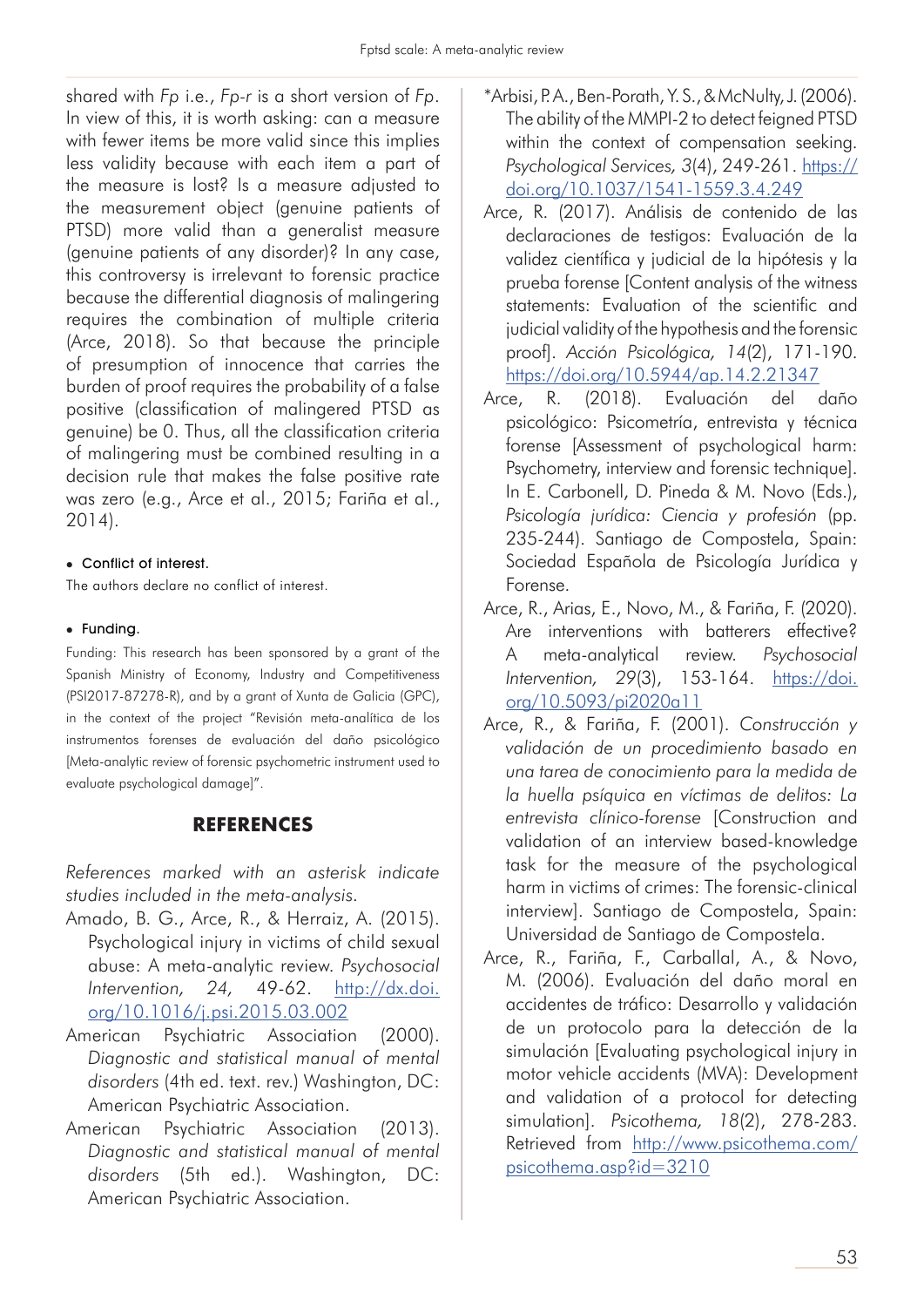- Arce, R., Fariña, F., Carballal, A., & Novo, M. (2009). Creación y validación de un protocolo de evaluación forense de las secuelas psicológicas de la violencia de género [Creation and validation of a forensic protocol to assess psychological harm in battered women]. *Psicothema, 21*(2), 241- 247. Retrieved from http://www.psicothema. com/pdf/3621.pdf
- Arce, R., Fariña, F., & Fraga, A. (2000). Género y formación de juicios en un caso de violación [Gender and juror judgment making in a case of rape]. *Psicothema, 12*(4), 623-628. Retrieved from http://www.psicothema.com/ pdf/381.pdf
- Arce, R., Fariña, F., & Vilariño, M. (2015). Daño psicológico en casos de víctimas de violencia de género: estudio comparativo de las evaluaciones forenses [Psychological injury in intimate partner violence cases: A contrastive analysis of forensic measures]. *Revista Iberoamericana de Psicología y Salud, 6*(2), 72-80. https://doi.org/10.1016/j. rips.2015.04.002
- Arce, R., Pampillón, M. C., & Fariña, F. (2002). Desarrollo y evaluación de un procedimiento empírico para la detección de la simulación de enajenación mental en el contexto legal [Development and validation of an empirical procedure to detect malingering of mental insanity in legal setting]. *Anuario de Psicología, 33*(3), 385-408. Retrieved from https://revistes.ub.edu/index.php/Anuariopsicologia/article/view/8769/10980b
- Archer, R. P., Buffington-Vollum, J. K., Stredny, R. V., & Handel, R. W. (2006). A survey of psychological test use patterns among forensic psychologists. *Journal of Personality Assessment, 87,* 84-94. http://dx.doi. org/10.1207/s15327752jpa870107
- Arias, E., Arce, R., Vázquez, M. J., & Marcos, V. (2020). Treatment efficacy on the cognitive competence of convicted intimate partner violence offenders. *Anales de Psicología/ Annals of Psychology, 36*(3), 427-435. https://doi.org/10.6018/analesps.428771
- Blanchard, E. B., & Hickling, H. J. (2004). What are the psychosocial effects of MVAs

on survivors? In E. B. Blanchard & E. J. Hickling (Eds.), *After the crash: Psychological assessment and treatment of survivors of motor vehicle accidents* (2nd ed., pp. 57-97). Washington, DC: American Psychological Association.

- Brady, K. T., Killeen, T. K., Brewerton, T. & Lucerini, S. (2000). Comorbidity of psychiatric disorders and post traumatic stress disorder. *Journal of Clinical Psychiatry, 61*(suppl 7), 22-32.
- Brown, T. A., Campbell, L. A., Lehman, C. L., Grisham, J. R., & Mancill, R. B. (2001). Current and lifetime comorbidity of the DSM-IV anxiety and mood disorders in a large clinical sample. *Journal of Abnormal Psychology, 110,* 585-599. http://dx.doi. org/10.1037//0021-843X.110.4.585
- Cohen, J. (1988). *Statistical power analysis for behavioral sciences* (2nd ed.). Hillsdale, NJ: LEA.
- \*Efendov, A. A. (2007). *Incremental predictive validity of the TSI, MMPI-2, and SIMS in identifying coached and uncoached feigning of PTSD in workplace accident victims* (Doctoral thesis. University of Toronto, Canada). Retrieved from https://search.proquest.com/psycinfo/ docview/622026284/
- \*Elhai, J. D., Naifeh, J. A., Zucker, I. S., Gold, S. N., Deitsch, S. E., & Frueh, B. C. (2004). Discriminating malingered from genuine civilian posttraumatic stress disorder: A validation of three MMPI-2 infrequency scales (F, Fp, and Fptsd). *Assessment, 11*(2), 139-144. https://doi. org/10.1177/1073191104264965
- \*Elhai, J. D., Ruggiero, K. J., Frueh, B. C., Beckham, J. C., Gold, P. B., & Feldman, M. E. (2002). The Infrequency-Posttraumatic Stress Disorder Scale (Fptsd) for the MMPI-2: Development and initial validation with veterans presenting with combat-related PTSD. *Journal of Personality Assessment, 79*(3), 531-549. https://doi.org/10.1207/ S15327752JPA7903\_08
- Fariña, F., Arce, R., & Real, S. (1994). Ruedas de identificación: De la simulación y la realidad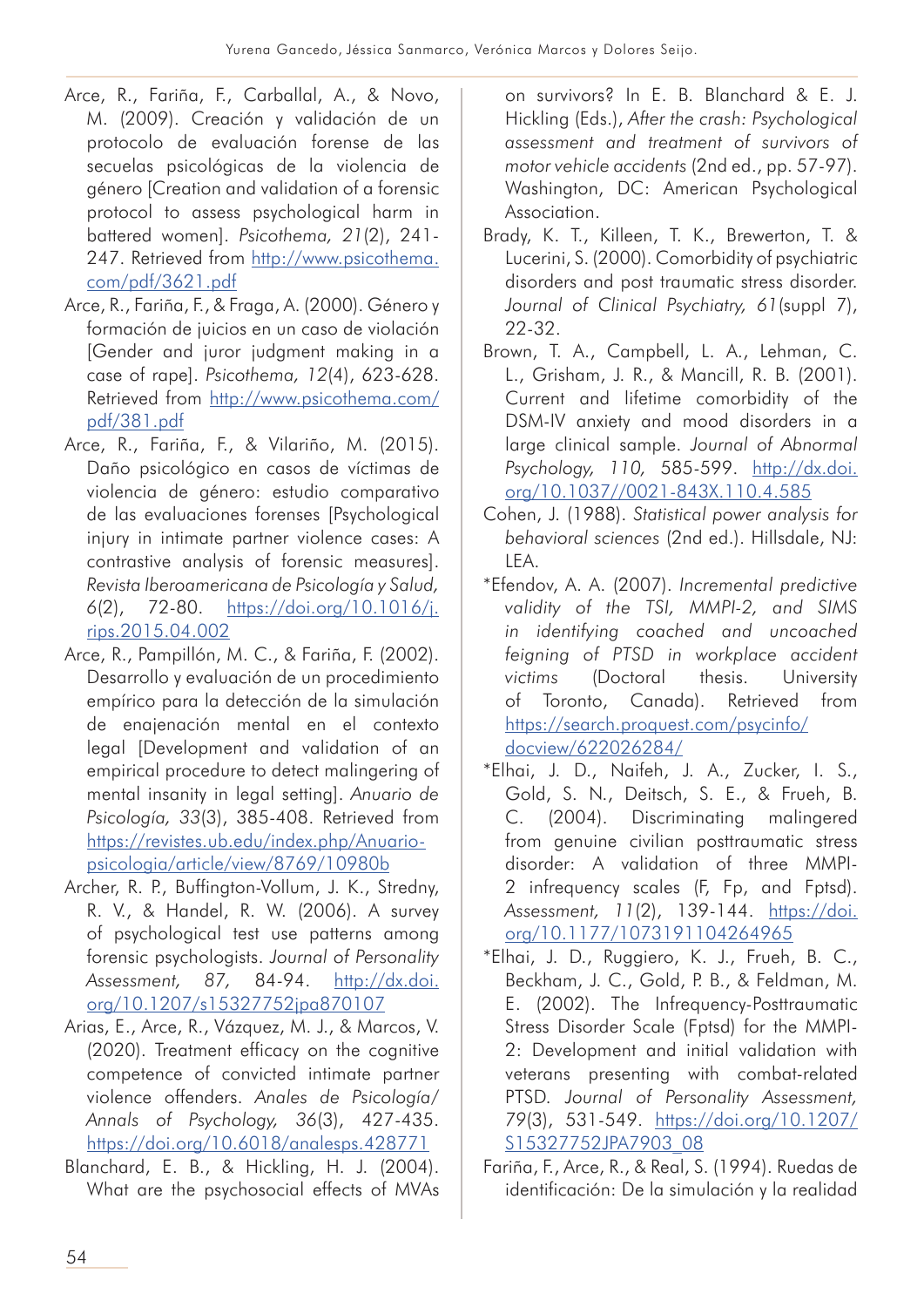[Lineups: A comparision of high fidelity research and research in a real context]. *Psicothema, 6*(3), 395-402. Retrieved from http://www.psicothema.com/pdf/935.pdf

- Fariña, F., Arce, R., Vilariño, M., & Novo, M. (2014). Assessment of the standard forensic procedure for the evaluation of psychological injury in intimate-partner violence. *Spanish Journal of Psychology, 17,* e32. http://dx.doi. org/10.1017/sjp.2014.30
- Gallego, R., Novo, M., Fariña, F., & Arce, R. (2019). Child-to-parent violence and parentto-child violence: A meta-analytic review. *European Journal of Psychology Applied to Legal Context, 11*(2), 51-59. http://dx.doi. org/10.5093/ejpalc2019a4
- Garrido-Macías, M., Valor-Segura, I., & Expósito, F. (2020). Which tactics of sexual violence predict leaving the relationship? The role of dependence towards partner. *European Journal of Psychology Applied to Legal Context, 12*(2), 53-60. https://doi. org/10.5093/ejpalc2020a6
- Graham, J. R. (2011). *MMPI-2: Assessing personality and psychopathology* (5th ed.). New York, NY: Oxford University Press.
- Greene, R. L. (2011). *The MMPI-2-MMPI-2-RF: An interpretive manual* (3rd ed.). Boston, MA: Allyn & Bacon.
- Hunter, J. E., Schmidt, F. L., & Jackson, G. B. (1982). *Meta-analysis: Cumulating research findings across studies*. Beverly Hills, CA: Sage.
- Kessler, R. C., Chiu, W. T., Demler, O., & Walters, E. E. (2005). Prevalence, severity, and comorbidity of 12-month DSM-IV disorders in the National Comorbidity Survey Replication. *Archives of General Psychiatry, 62*(6), 617-627. https://doi.org/10.1001/ archpsyc.62.6.617
- Kessler, R. C., Sonnega, A., Hughes, M. & Nelson, C. B. (1995). Posttraumatic stress disorder in the national comorbidity survey. *Archives of General Psychiatry, 52,* 1048-1060. https://doi.org/10.1001/ archpsyc.1995.03950240066012
- \*Lange, R. T., Sullivan, K. A., & Scott, C. (2010). Comparison of MMPI-2 and PAI validity

indicators to detect feigned depression and PTSD symptom reporting. *Psychiatry Research, 176*(2-3), 229-235. https://doi. org/10.1016/j.psychres.2009.03.004

- Lehavot, K., Katon, J. G., Chen, J. A., Fortney, J. C., & Simpson, T. L. (2018). Post-traumatic stress disorder by gender and veteran status. *American Journal of Preventive Medicine, 54*(1), e1-e9. https://doi.org/10.1016/j. amepre.2017.09.008
- Marcos, V., Gancedo, Y., Castro, B., & Selaya, A. (2020). Victimización de violencia entre novios, gravedad percibida en las conductas de violencia entre novios, mitos del amor romántico, y dependencia emocional entre chicos y chicas adolescentes [Dating violence victimization, perceived gravity in dating violence behaviors, sexism, romantic love myths and emotional dependence between female and male adolescents]. *Revista Iberoamericana de Psicología y Salud, 11*(2), 132-145. https://doi.org/10.23923/j. rips.2020.02.040
- \*Marshal, M. B., & Bagby, R. M. (2006). The incremental validity and clinical utility of the MMPI-2 Infrequency Posttraumatic Stress Disorder Scale. *Assessment, 13*(4), 417-429. https://doi. org/10.1177/1073191106290842
- Monteiro, A., Vázquez, M. J., Seijo, D., & Arce, R. (2018). ¿Son los criterios de realidad válidos para clasificar y discernir entre memorias de hechos auto-experimentados y de eventos vistos en vídeo? [Are the reality criteria valid to classify and to discriminate between memories of self-experienced events and memories of video-observed events?]. *Revista Iberoamericana de Psicología y Salud, 9*(2), 149-160. https://doi.org/10.23923/j. rips.2018.02.020
- O'Donnell, M. L., Creamer, M. Bryant, R. A., Schnyder, U., & Shalev, A. (2006). Posttraumatic disorders following injury: Assessment and other methodological considerations. In G. Young, A. W. Kane & K. Nicholson (Eds.), *Psychological knowledge in courts: PTSD, pain and TBI* (pp. 70-84). New York, NY: Springer.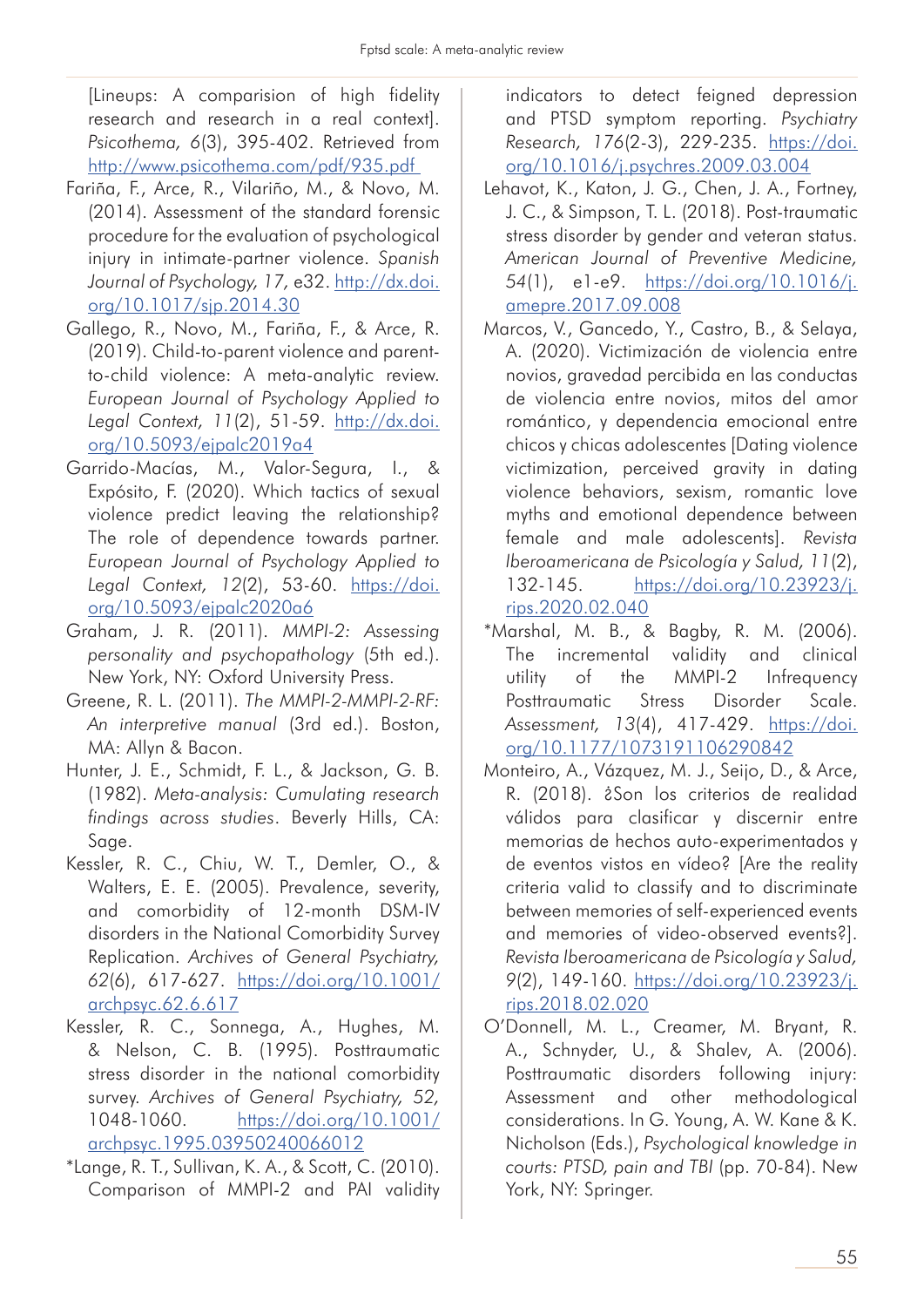- Podsakoff, P. M., MacKenzie, S. B., Lee, J. Y., & Podsakoff, N. P. (2003). Common method bias in behavioral research: A critical review of the literature and recommended remedies. *Journal of Applied Psychology, 88*(5), 879- 903. http://dx.doi.org/10.1037/0021- 9010.88.5.879
- Redondo, L., Fariña, F., Seijo, D., Novo, M., & Arce, R. (2019). A meta-analytical review of the responses in the MMPI-2/MMPI-2-RF clinical and restructured scales of parents in child custody dispute. *Anales de Psicología, 35*(1) 156-165. http://dx.doi.org/10.6018/ analesps.35.1.338381
- Rogers, R. (2008). Structured interview and dissimulation. *In R. Rogers (Ed.), Clinical assessment of malingering and deception*  (3rd ed., pp. 301-322). New York, NY: The Guilford Press.
- Rogers, R. (2018). Researching response styles. In R. Rogers & S. D. Bender (Eds.), *Clinical assessment of malingering and deception*  (4th ed., pp. 592-614). New York; NY: Guilford Press.
- Rogers, R., Bagby, R. M., & Dickens, S. E. (1992). *The SIRS test manual*. Tampa, FL: Psychological Assessment Resources.
- Rogers, R., Sewell, K. W., Martin, M. A., & Vitacco, M. J. (2003). Detection of feigned mental disorders. A metaanalysis of the MMPI-2 and malingering. *Assessment, 10*(2), 160-177. http://dx.doi. org/10.1177/1073191103252349
- Schmidt, F. L., & Hunter, J. E. (2015). *Methods of meta-analysis: Correcting errors and bias in research findings* (3rd ed.). Thousand Oaks, CA: Sage.
- Sharf, A. J., Rogers, R., Williams, M. M., & Henry, S. A. (2017). The effectiveness of the MMPI-2-RF in detecting feigned mental disorders and cognitive deficits: A meta-analysis. *Journal of Psychopathology and Behavioral Assessment, 39*(3), 441-455. https://doi. org/10.1007/s10862-017-9590-1
- Street, A. E., & Dardis, C. M. (2018). Using a social construction of gender lens to understand gender differences in posttraumatic stress disorder. *Clinical*

*Psychology Review, 66,* 97-105. https://doi. org/10.1016/j.cpr.2018.03.001

- \*Tolin, D. F., Steenkamp, M. M., Marx, B. P., & Litz, B. T. (2010). Detecting symptom exaggeration in combat veterans using the MMPI–2 symptom validity scales: A mixed group validation. *Psychological Assessment, 22*(4), 729-736. https://doi.org/10.1037/ a0020973
- Tribunal Supremo (Sala de lo Penal, Sección 2ª). *Sentencia Nº 1029/1997 de 29 de septiembre, 1997*.
- Tribunal Supremo (Sala de lo Penal, Sección 2ª). *Sentencia Nº 213/2002 de 14 de febrero, 2002.*
- United Nations (1985). *Declaration of basic principles of justice for victims of crime and abuse of power.* New York, NY: United Nations. Retrieved from https://www.un.org/ en/genocideprevention/documents/atrocitycrimes/Doc.29\_declaration%20victims%20 crime%20and%20abuse%20of%20power. pdf
- Vilariño, M., Amado, B. G., Vázquez, M. J., & Arce, R. (2018). Psychological harm in women victims of intimate partner violence: Epidemiology and quantification of injury in mental health markers. *Psychosocial Intervention, 27*(3), 145-152. https://doi. org/10.5093/pi2018a23
- Vilariño, M., Arce, R., & Fariña, F. (2013). Forensic-clinical interview: Reliability and validity for the evaluation of psychological injury. *European Journal of Psychology Applied to Legal Context, 5*(1), 1-21. Retrieved from https://journals.copmadrid.org/ejpalc/ archivos/articulo20180219092235.pdf
- \*Whitney, K. A., Davis, J. J., Shepard, P. H., & Herman, S. M. (2008). Utility of the Response Bias Scale (RBS) and other MMPI-2 validity scales in predicting TOMM performance. *Archives of Clinical Neuropsychology, 23*(7- 8), 777-786. https://doi.org/10.1016/j. acn.2008.09.001